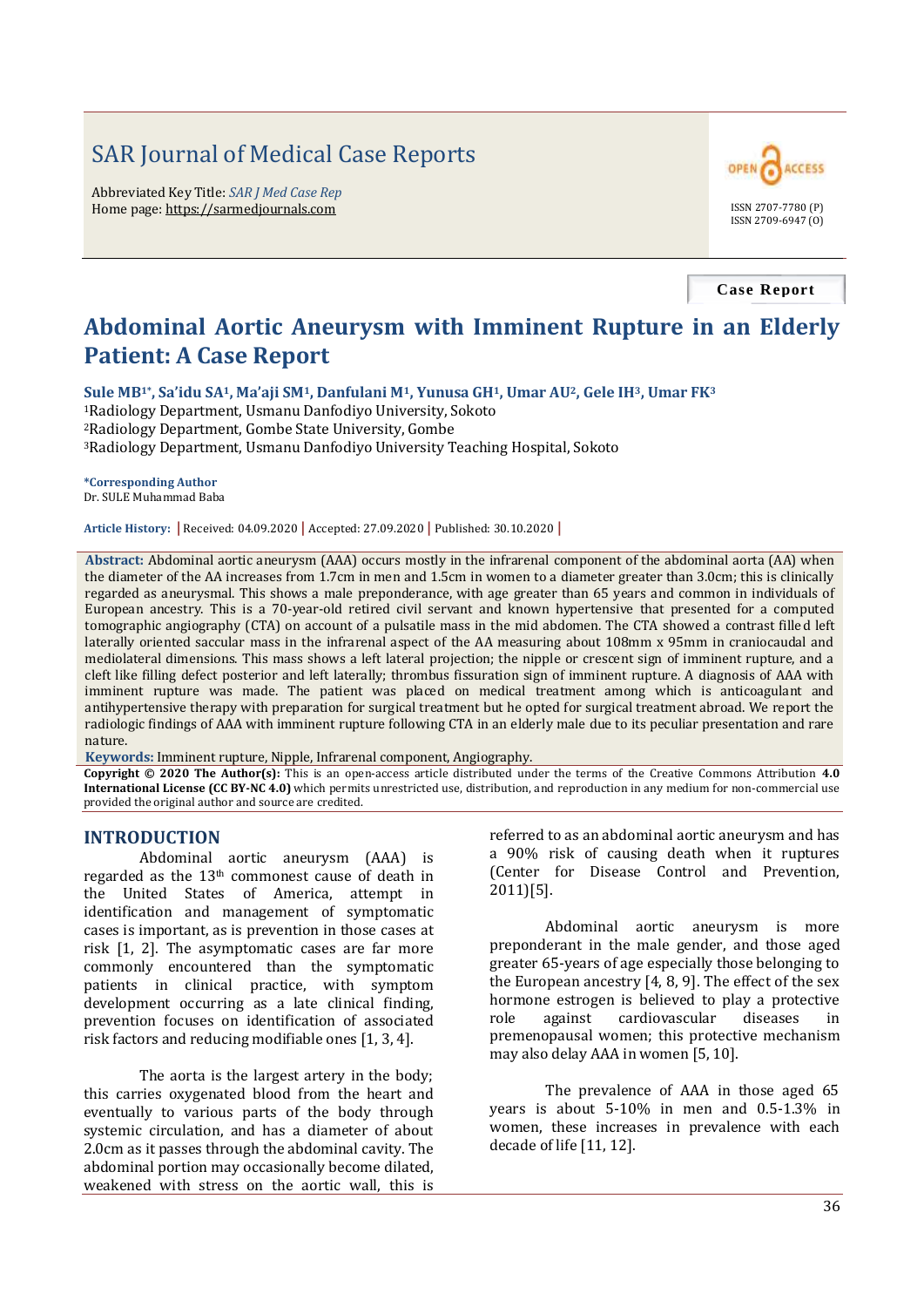The incidence of AAA is reported to be lower in women, but it is important of note that the tendency and risk of AAA to rupture is higher in women who develop AAA [5-7].

An arterial aneurysm is further defined as a focal dilatation of any blood vessel with respect to the main artery, abdominal aortic aneurysm has varying risk factors among which are age greater 60 years, hypertension, smoking and Caucasian ethnicity [13]. Atherosclerosis of the coronary arteries, arteriosclerosis obliterans and family history are also predisposition factors to AAA [13- 15], although AAA has been found to be less common in individuals with diabetes [13, 16].

Body mass index greater 25 is also regarded as a risk factor for AAA, however a negative association between development of AAA existed between certain heart healthy lifestyle behaviors like exercise once weekly, consumption of fruits, vegetables, and nuts more than thrice every week, these are also beneficial to individuals with coronary heart disease [5, 17].

Approximately about 30% of asymptomatic cases are diagnosed as pulsatile abdominal mass on routine physical examination [13].

The biggest or worrisome concern for abdominal aortic aneurysm is the tendency to rupture and cause major internal bleeding which can be fatal; a ruptured AAA is indeed a surgical emergency [18, 19].

In acute AAA rupture, it has been estimated that about 50% of individuals die before reaching hospital, and of those who arrive a hospital, approximately 50% will not survive emergency surgical repair of the rupture [5, 13].

Features of AAA rupture on CTA are basically regarded as intramural signs; these are increased aneurysm size, rapid enlargement rate, focal wall discontinuity, hyperattenuating crescent sign, and thrombus fissuration and draped aortic sign [20].

#### **CASE REPORT**

This is a 70-year-old retired civil servant that is a known hypertensive referred for a CTA on account of a pulsatile mid abdominal mass with nonradiating epigastric abdominal pain noticed for about 2-months duration.

The patient had no similar occurrence in the past, he neither drinks alcohol nor smoke cigarrete but occasionally takes kolanuts and caffeine, he also confessed not to engage in physical exercise. No

family history of similar illness, he is not a known diabetic patient and has a BMI of less than 20. No history of renal or coronary artery disease. But past medical history had a suspicion of chronic obstructive pulmonary disease.

The patient is conscious and oriented, not cachectic, not pale, not dehydrated, not jaundiced, and had some degree of finger clubbing, in mild respiratory difficulty and not in painful distress.

The patient had a blood pressure of about 145/110mmHg, heart rate of 72 beats/minute, and respiratory rate of about 17 cycles/minute, body temperature of 37 degrees Celsius and pulse oximetry of about 83% in room air.

The CTA showed an infrarenal AAA in the anterior and left lateral aspect of the abdominal aorta measuring about 108mm x 95mm in craniocaudal and mediolateral dimensions, this also showed a superior and left lateral projection; the nipple or hyperattenuating crescent sign of imminent rupture with an inferior left lateral cleftlike filling defect or thrombus fissuration of imminent rupture with bilateral shouldering of the inferior aspect of this dilated aneurysmal dilatation.

A complimentary ultrasonography done and also showed an infrarenal dilated abdominal aorta with a left lateral mass-like structure measuring about 90mm x 75mm in craniocaudal and mediolateral dimension; this area showed a left superior and lateral projection the nipple of imminent rupture of AAA. No perilesional fluid is noted. The remaining organs showed normal appearances sonographically.

Plain chest radiograph showed hyperinflated lung fields with flattened and low-set hemidiaphragms, associated streaky opacities with cystic lung changes raising a suspicion of chronic bronchitis with emphysematous changes as components of chronic obstructive pulmonary disease.

A diagnosis of AAA with features of imminent rupture in an elderly male patient with some associated risk factors was established.

The patient was placed on antihypertensives, anticoagulant therapy, and anxiolytics with anti-inflammatory agents and bronchodilators. The patient was however advised on surgical treatment; endovascular surgery for repair of the aneurysm to prevent rupture, the patient however opted for further treatment abroad.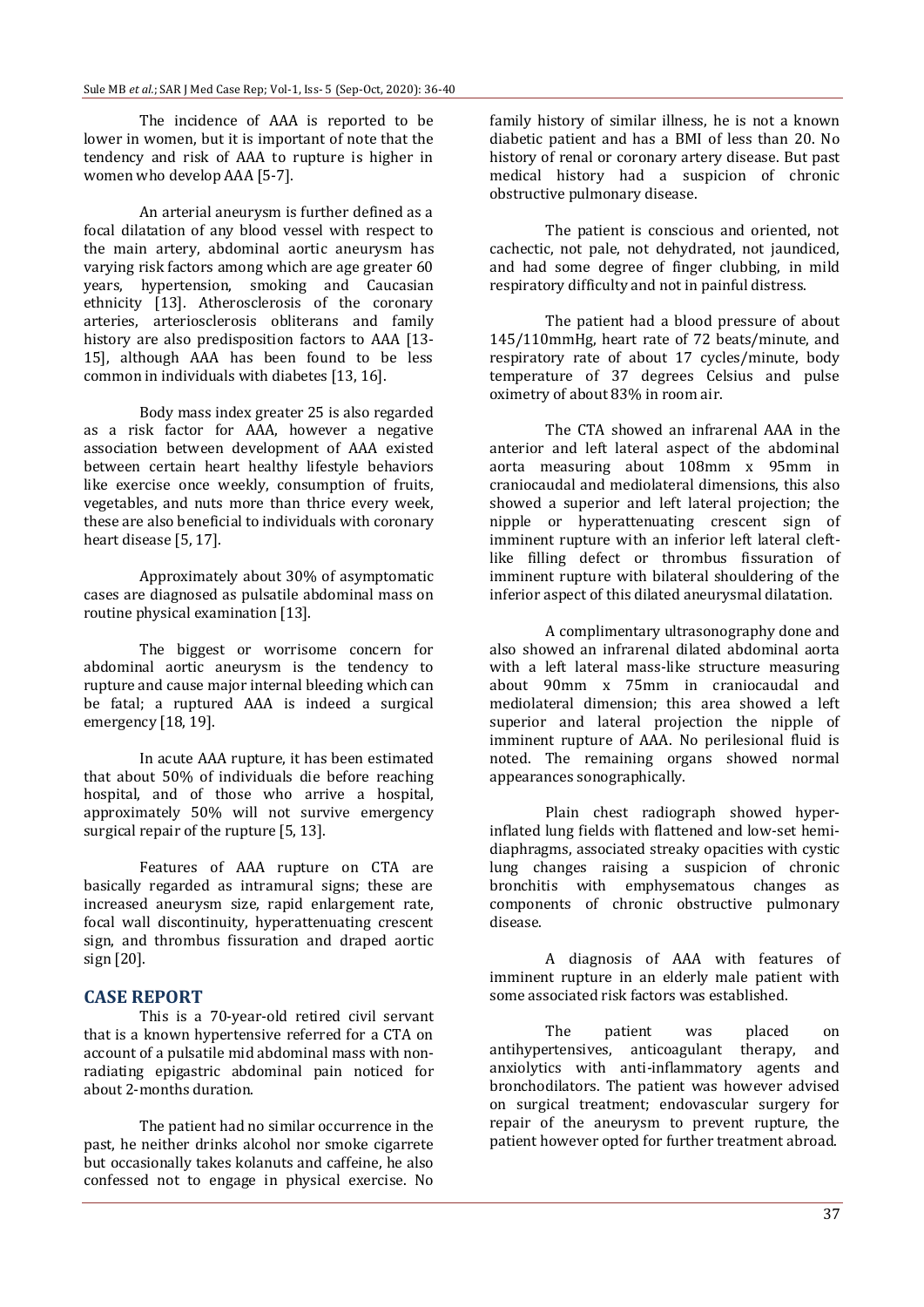

**Fig-1: A maximum intensity projection; MIP: shows a fusiform dilatation of the infrarenal component of the abdominal aorta in the left lateral aspect of the aorta. A superior and left lateral projection; the crescent sign of imminent rupture. The distal and terminal branches of the aorta appear within normal limits,**



**Fig-2: A contrast series of CTA, the reconstructed coronal view showing a saccular dilatation of the infrarenal component of abdominal aorta in the left lateral aspect of the aorta measuring about 108mm x 95mm with a superior and left lateral projection; the crescent or nipple sign of imminent rupture**



**Fig-3: Axial image of CTA at the level of the kidneys showing a dilated and contrast filled abdominal aorta with bilateral shouldering and mild periaortic fat stranding, no periaortic fluid to denote rupture**



**Fig-4: Reconstructed sagittal view of CTA showing saccular dilatation of the abdominal aorta. Degenerative changes are noted on the demonstrated spine conforming to advanced age of the patient**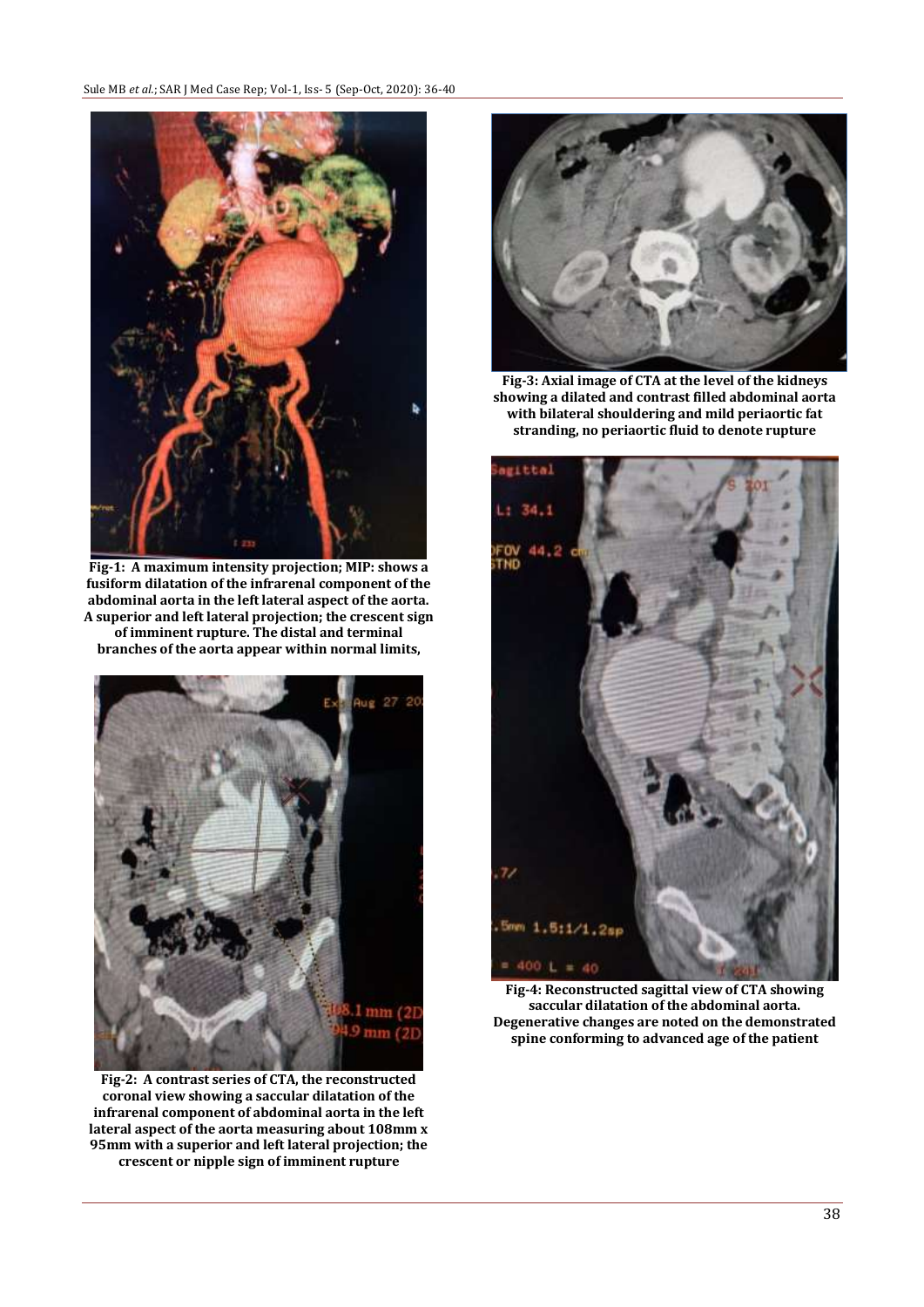

**Fig-5: Axial view of CTA at the level of the kidneys showing a contrast filled oval dilated abdominal aorta with a left lateral cleft-like filling defect; the thrombus fissuration sign of imminent rupture of AAA**

### **DISCUSSION**

An arterial aneurysm is defined as a focal dilatation of the aorta of more than 50% of its expected diameter [20, 21], the index case had dilatation of the infrarenal component of the abdominal aorta with a left lateral mass-like structure measuring about 108mm x 95mm in diameter.

Abdominal aortic aneurysm is more preponderant in the male gender, and those aged greater 65-years of age especially those belonging to the European ancestry [4, 8, 9]. The index case is a male patient, aged 70-years but belong to the African ancestry.

Atherosclerosis of the coronary arteries, arteriosclerosis obliterans and family history are also predisposition factors to AAA [13-15], although AAA has been found to be less common in individuals with diabetes [13, 16]. The patient under review has no medical history of coronary atherosclerosis, arteriosclerosis obliterans, family history and diabetes thereby conforming to these literatures.

Approximately about 30% of asymptomatic cases are diagnosed as pulsatile abdominal mass on routine physical examination [13], the index case was not an exception, he was initially asymptomatic but later presented with a pulsatile abdominal mass, thereby conforming to this literature.

The biggest or worrisome concern for abdominal aortic aneurysm is the tendency to rupture and cause major internal bleeding which can be fatal; a ruptured AAA is indeed a surgical emergency [18-20]. The index case has features of imminent rupture, these are increased aneurysmal size, the hyperattenuating crescent sign (with sensitivity and specificity to detect AAA rupture in about 77 and 93 respectively) [22, 23] and thrombus fissuration.

Rupture of AAA often occurs at the end of a continuum of growth and wall weakening, imaging findings of AA rupture are categorized on location and are either; the intramural findings which are highly suspicious of impending rupture, the luminal and extraluminal imaging features suggest complete rupture of an AAA [20], the index had only intramural findings on imaging some of which are size of the AAA and hyperattenuating crescent sign of impending rupture conforming to this literature.

The most important determinant to AA rupture is its size, with increased wall tension following increase in vessel radius by Laplace wall, however AAA with diameter of more than 8cm have a 30-50% risk per year of rupture [20,24], the index case has a mediolateral diameter of about 9.5cm and showed features of imminent rupture thereby conforming to these literatures.

An aortic aneurysm with impending rupture may sometimes not present any imaging features, painful AAA in the absence of CT imaging features may indicate impending rupture and also require urgent repair[20], the index case that a painful pulsatile mid abdominal mass, and also had imaging findings of impending rupture of the AAA.

Abdominal aortic aneurysm, according to most researchers [1-21] are diagnosed by imaging, these are basically abdominal ultrasonography and CTA, these determine the location, size and features of imminent or contained and eventual rupture of the AAA in most cases. The case under review was also diagnosed by ultrasonography and CTA of the abdomen where an infrarenal dilated AA with features of imminent rupture was diagnosed conforming to that reported by researchers.

Management of AAA is both by medical and surgical treatment, most instances the medical treatment is directed at cause and associated risk factors like anti-hypertensives, anti-hyperlipidemia and cholesterol reducing drugs, alpha and betablockers to mention but a few. The surgical management is either open surgical repair or endovascular surgery for repair of the aneurysm [20, 25, 26], the index case also had some form of medical management but opted for surgical repair abroad, thereby conforming to that documented in most literatures.